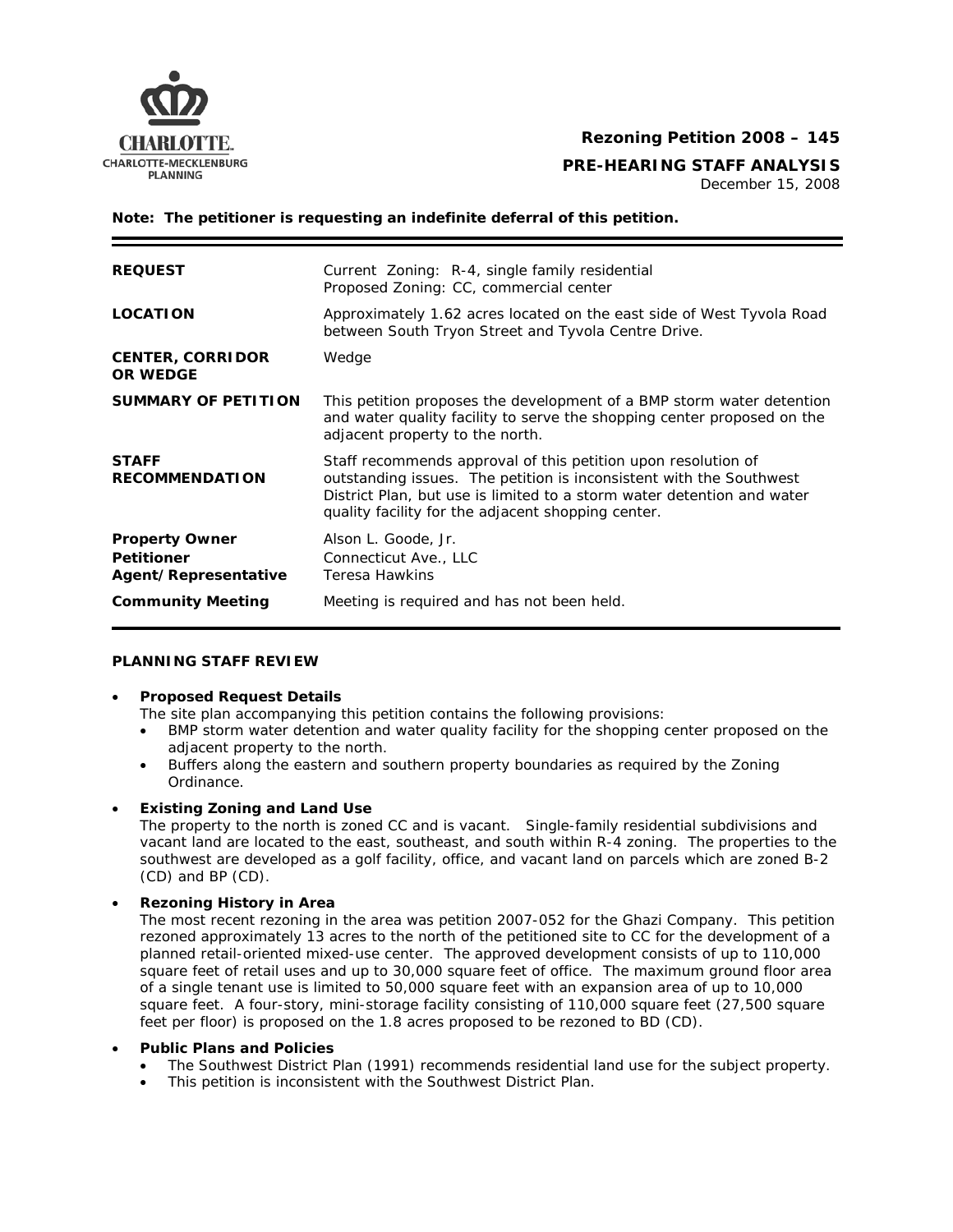### **PUBLIC INFRASTRUCTURE** (see full department reports online)

#### **Vehicle Trip Generation:**

This request will not generate additional vehicular trips.

**CDOT:** Requests that the developer dedicate a 60' wide public right-of-way between an approved access point (Rezoning Petition 2007-052) on West Tyvola Road and Sleepy Hollow Road. The connection to Sleepy Hollow Road should not be direct and could "tee" into the proposed street network as shown on the 2007-052 site plan or be designed as a roundabout intersection to provide built-in traffic calming features for this new street connection. This new street needs to follow the *Urban Street Design Guidelines* (USDG) for a Local Office/Commercial Street – Narrow with a 25' back-of-curb width, 8' planting strips, and 5' sidewalks.

**Charlotte Fire Department:** No comments received.

**CATS:** No comments received.

**Connectivity:** CDOT requests a street connection from Sleepy Hollow to Tyvola Road.

Park and Recreation: Requests that the petitioner provide pedestrian connections along South Tryon Street and West Tyvola Road to insure pedestrian and bicycle connectivity to Renaissance Park and the Sugar Creek Greenway.

**Schools:** CMS does not comment on non-residential petitions.

#### **ENVIRONMENTALLY SENSITIVE SITE DESIGN** (see full department reports online)

**Storm Water:** No issues.

**LUESA:** Mecklenburg County Solid Waste requests the petitioner submit a Solid Waste Management Plan prior to initiating land clearing, demolition and/or construction activities.

#### **SITE DESIGN:**

Protects environmentally sensitive areas by preserving the SWIM buffer. Reduces ground level temperatures as no impervious surface is proposed.

#### **OUTSTANDING ISSUES**

The petitioner should:

- 1. Correct the site plan to indicate the proposed zoning as CC not CC (CD).
- 2. Reference Petition 2007-052 for the adjacent property in note 1.2 and note 1.3.
- 3. Add the portion of property containing the buffer from petition 2007-052 and move the buffer to the southern boundary of the property to be rezoned. This buffer may not be eliminated through the administrative approval process.
- 4. Indicate if the buffer to the east is proposed to be reduced by a berm, wall, or fence. Design details and locations should be indicated.
- 5. Remove the portion of the BMP that is located within the buffer area.
- 6. Indicate that an 8-foot planting strip and 6-foot sidewalk with large maturing trees planted between the curb and sidewalk along West Tyvola Road.
- 7. Add a note to the site plan stating that this site is part of a unified development with petition 2007-052.
- 8. Show the extension of Sleepy Hollow Road as required by the subdivision ordinance and requested by CDOT.
- 9. Submit a Solid Waste Management Plan per LUESA's request.